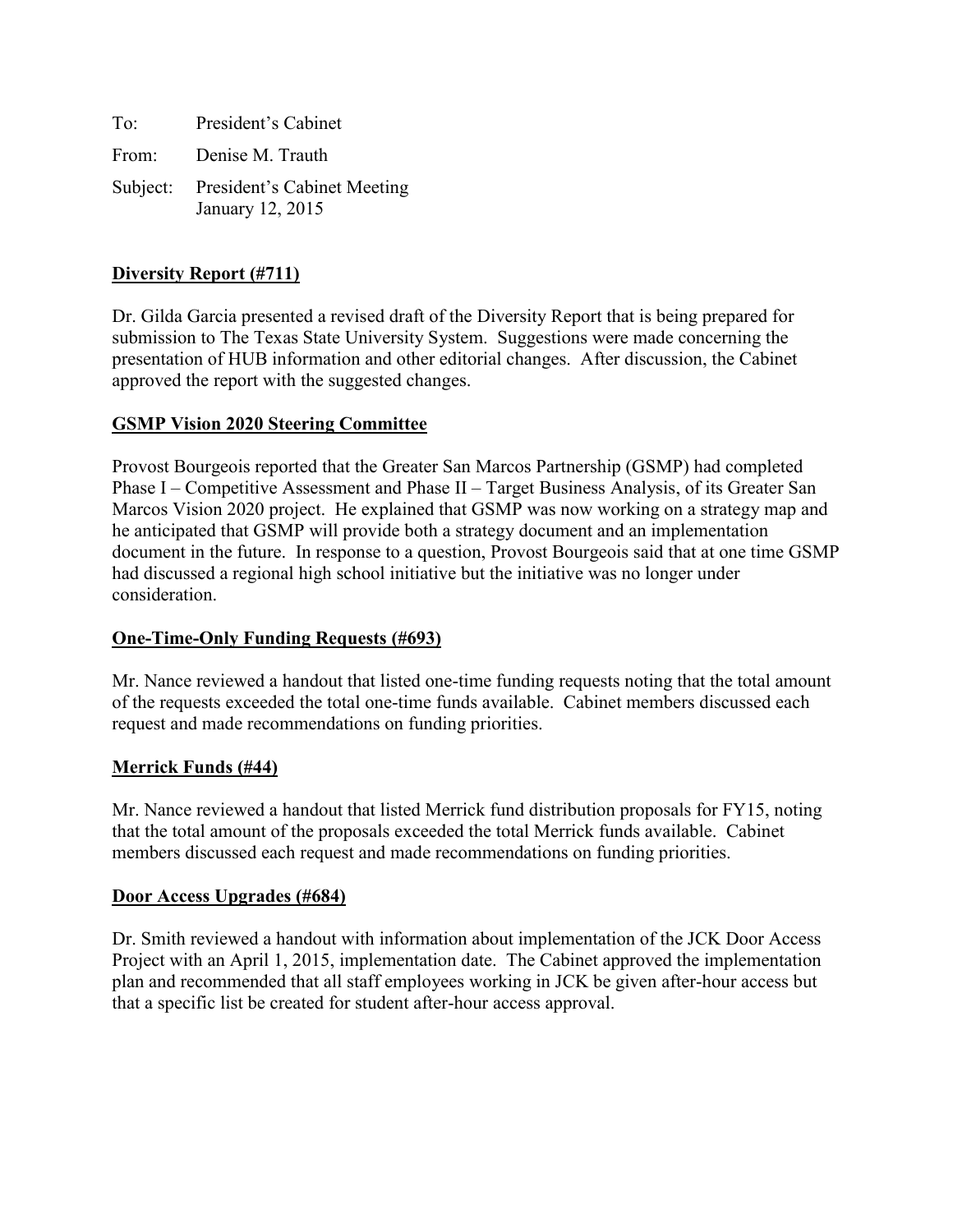# **President's Update (#556)**

President Trauth reported that two class action lawsuits have been filed alleging that the NCAA and various athletic conferences have engaged in prohibited restraint of trade activities.

### **Significant Issues (#01)**

Mr. Nance reported that he was in communication with The Texas State University System's legal department relative to the budget needs of the TSUS General Counsel's office located on the Texas State University campus.

Mr. Nance reported that Texas State University was favorably cited in the Princeton Review's Guide to Green Colleges and he provided Cabinet members with a copy of the article.

Mr. Nance provided an update on the City of San Marcos change of plan regarding street repair.

Dr. Breier reminded Cabinet members about the breakfast event for alumni working in State of Texas agencies that will be held on January 29, 2015.

Dr. Breier announced that a Hero Reception will be held at the President's house on February 28, 2015, to honor Mr. and Mrs. Michael and Dianne Bowman. The reception will follow the basketball games and the attire will be fan attire.

Dr. Breier announced that there will be an alumni reception in New Orleans on March 10, 2015, before the Sun Belt Conference Basketball Championship games begin.

Dr. Breier announced that there will be a Texas State University System Night at the Houston Livestock and Rodeo on March 14, 2015.

Dr. Feakes announced that new faculty orientation sessions will begin on January 13, 2015.

Dr. Wyatt announced that he will retire at the end of August 2015. After expressing her appreciation for Dr. Wyatt's service to the University, President Trauth announced that Dr. Breier will chair the search committee to search for Dr. Wyatt's replacement. President Trauth asked Cabinet members to send her names of individuals to serve as members of the search committee.

Dr. Smith announced that there will be a hospitality room for the parents of new students during the spring 2015 new student orientation sessions.

Dr. Smith announced that there will be a Student Affairs retreat to discuss campus climate, retention, and to begin a campus-wide conversation that will tie into our Common Experience theme.